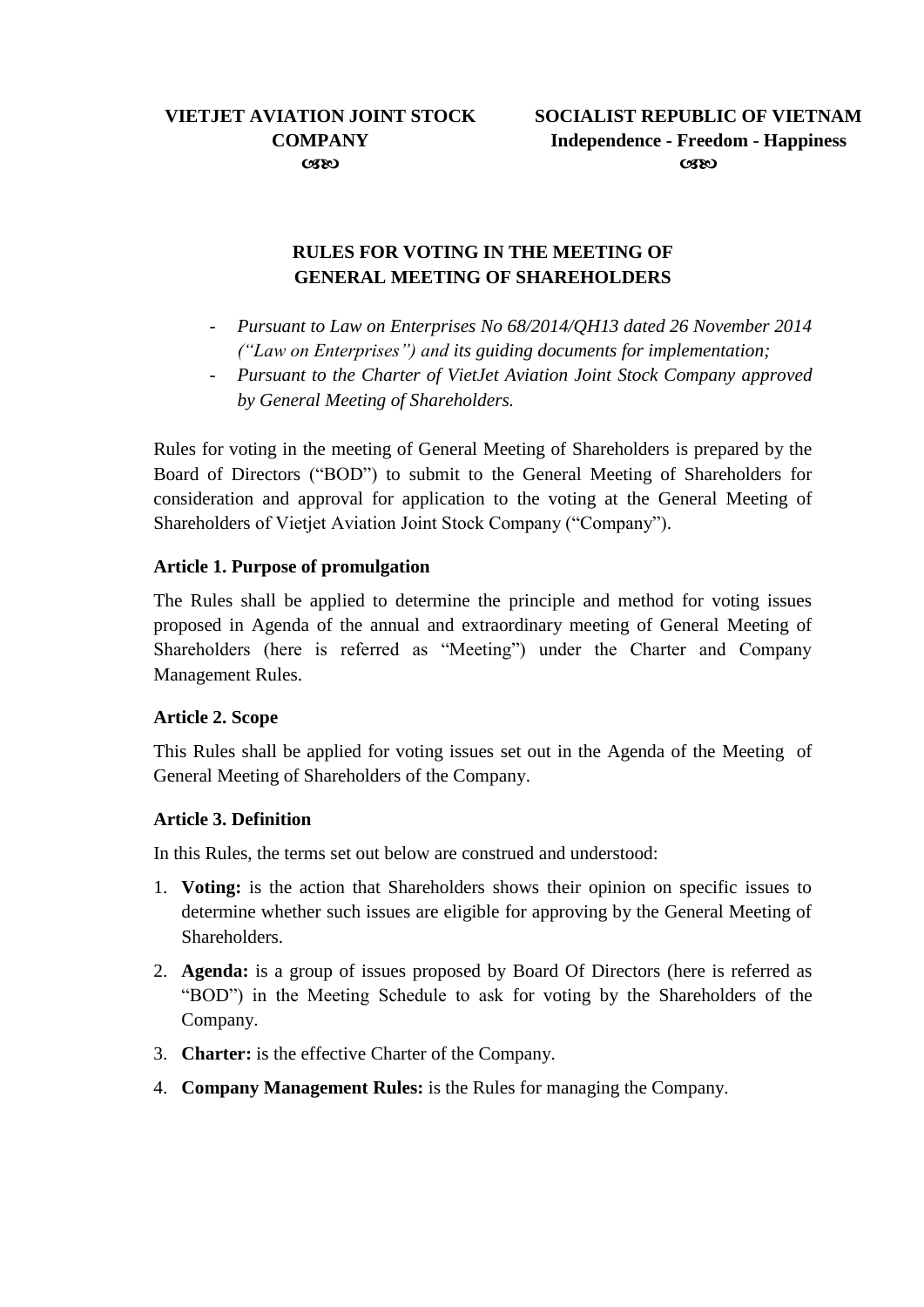## **Article 4. General Provision of voting**

### **1. Principle of voting:**

- a) Meeting is convened in accordance with the Charter and relevant applicable Laws;
- b) The issues for voting are official proposed by the BOD to the General Meeting of Shareholders and shall be approved in the Meeting;
- c) Entities having the rights to vote are eligible for voting;
- d) Voting is executed in accordance with this Rules.

# **2. Entities having voting rights**

Shareholders owning ordinary shares of the Company shall have the voting rights and shall have been provided the voting cards after his valid registration to attend the General Meeting of Shareholders stipulated by the Company.

# **3. Vote Counting Committee**

- a) The counting of votes shall be performed by a Vote Counting Committee. The Organization Committee shall propose to the General Meeting a Committee for vote counting and this committee shall be responsible for examining eligibility of the attendance and votes. The Vote Counting Committee shall be elected by the Shareholders at the General Meeting in manner of a public voting based on the proposal of the Chairman.
- b) The number of members of the Vote Counting Committee shall be three (03) members including one (01) Head and two (02) members. Composition and responsibility of the Vote Counting Committee are as follows:
	- **Head of the Vote Counting Committee:** shall be responsible for the eligibility and correct procedures and numbers in checking the attendance of Shareholders and in the vote counting. The Head of the Vote Counting Committee shall also be responsible for checking the conditions for conducting the General Meeting and declaring that the conditions of General Meeting are fulfilled upon the assignment of the Organization Committee.
	- **Member-in-charge-of data and statistics:** shall be responsible for ensuring the accuracy of the data, including but not limited to data entry, calculation and statistics relating to the conduct of the General Meeting and data of vote counting.
	- **Member monitoring the vote counting**: shall be responsible for supervising the performance of the Vote Counting Committee. The General Meeting may appoint other personnel to replace or supplement this member to carry out the monitoring task.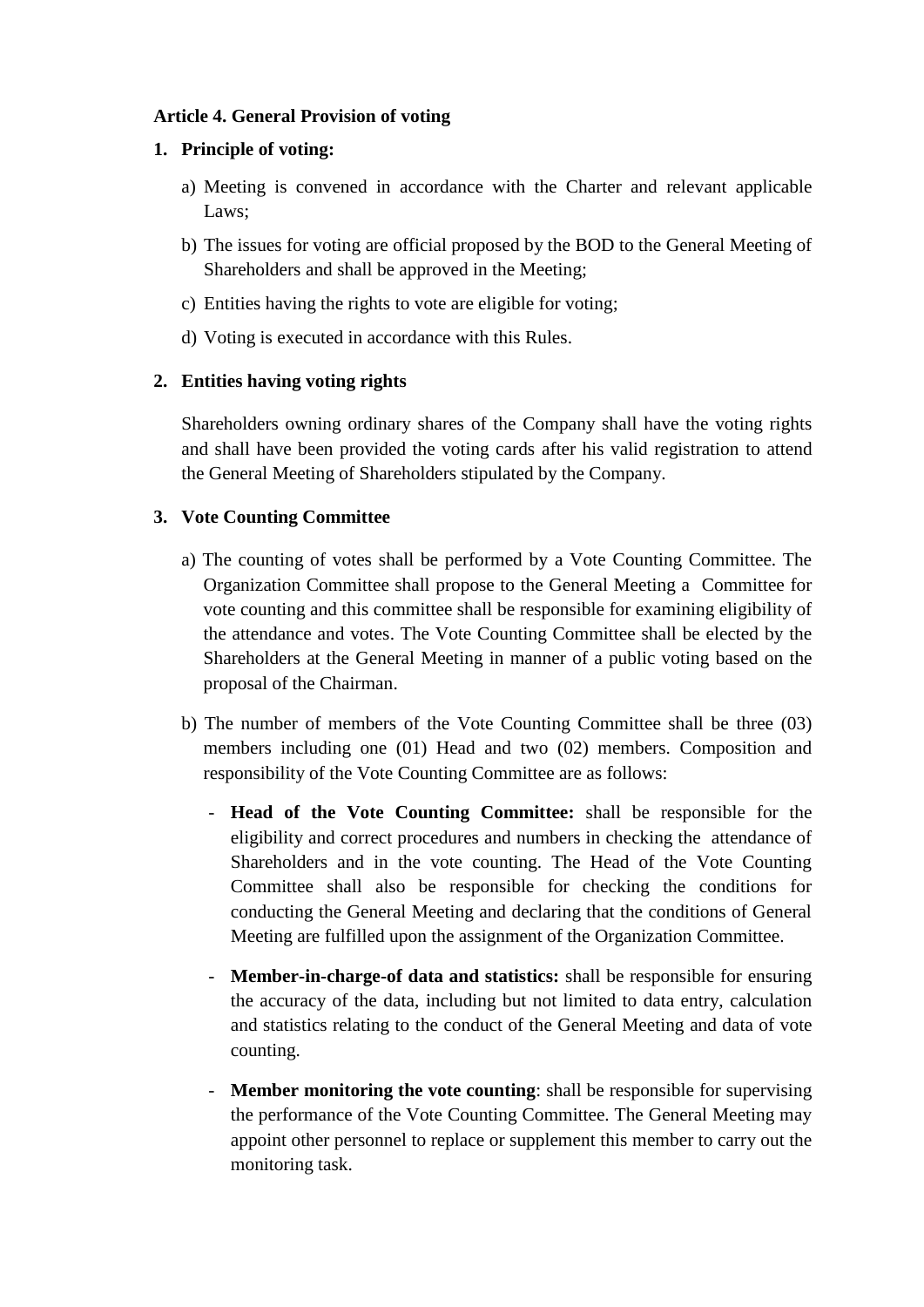c) The Shareholders at the Meeting may select supervisors amongst them to supervise the vote counting of the Vote Counting Committee.

## **4. Application of Information Technology in vote counting**

In order to ensure the accuracy and timeliness in recording and synthesizing information and data as well as the convenience for the Shareholders, the registration, the vote record and the synthesis of information and data will be performed by computer system and software designed in accordance with the voting principles.

## **Article 5. Voting Regulation**

# **1. Voting:**

- a) Shareholders owning ordinary shares exercise voting right at the General Meeting.
- b) In order to exercise voting right, the Shareholders must meet the following conditions:
	- Complete the registration and eligibility checking for attendance at the General Meeting.
	- The time for voting shall be executed before the collection of voting forms of Shareholders.

# **2. Voting Form/Voting Card:**

Voting Form has the following main contents:

- Form Code (Delegate's code);
- Name of Delegate;
- Name of Proxy (if any);
- Number of shares owned/authorized;
- Contents of voting;
- Status of voting: Agree, disagree, no opinion.

Voting Card consists of Shareholders'code, number of shares holding and Company's Seal.

## **3. Method of Voting at the Meeting**

Method of Voting shall be the form that Shareholders raises their voting cards to agree/disagree/uncomment on each issue when the Chairperson ask for giving opinion. Shareholders shall only vote one time for each issue.

# **4. Clarification of Voting Form:**

## **a) Valid Voting Form:**

- In the form issued by the Company.